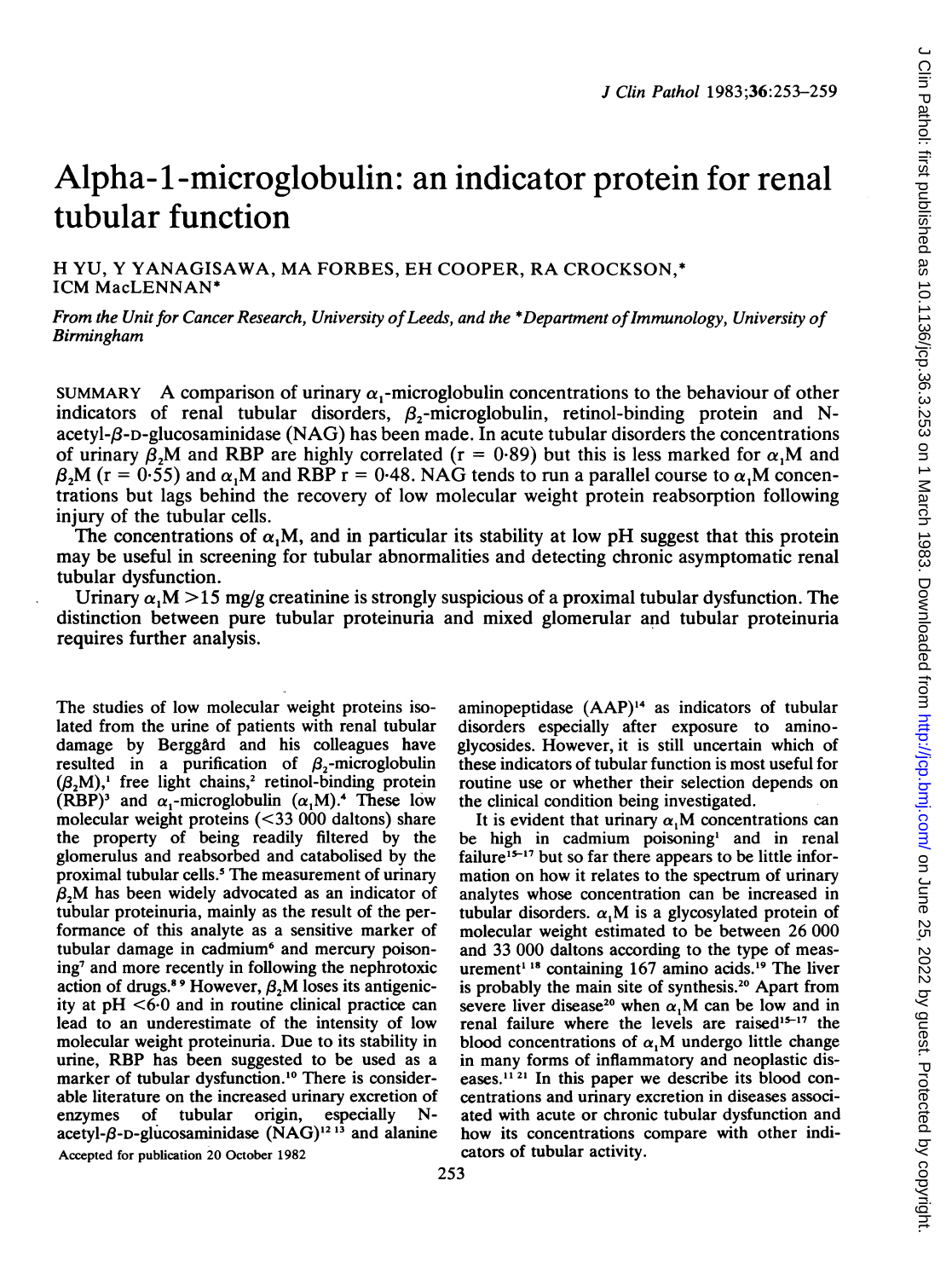# Patients and methods

Serum samples were obtained from volunteer blood donors giving one or two donations per year and representative populations of patients with diseases that may influence the excretion of  $\alpha_1$ M in the urine. The sera were stored at  $-20^{\circ}$ C.

Random urine collections were used for the majority of the studies. The concentration of the various analytes was adjusted for the urinary creatinine concentration.  $\alpha_1 M$ , RBP and  $\beta_2 M$  concentrations were measured by single radial immunodiffusion (RID)<sup>22</sup> using antisera and standards provided by Behringwerke, Marburg/Lahn, Germany  $(\alpha, M \text{ and } RBP)$  or purchased from Dako<br>Immunoglobulins-a/s, Copenhagen, Denmark Immunoglobulins-a/s,  $(β, M)$ . A urinary light chain assay was performed at the Department of Immunology, University of Birmingham and expressed in units/l  $(1 \text{ unit} = \text{approx-}$ imately <sup>1</sup> g). No definitive standard is yet available; the working standard is a pool of monoclonal kappa and lambda light chains.

 $N$ -acetyl- $\beta$ - $D$ -glucosaminidase was measured by a fluorimetric method as described by Leback and Walker<sup>23</sup> and Price et al.<sup>24</sup> Two hundred units (1 unit  $= 1$  nmol/h/mg creatinine) was taken as the upper limit of normal. Urinary creatinine was measured by Jaffé's method, adapted for use on a Pye Unicam Auto Chemistry Unit; serum creatinine concentrations taken from routine hospital analyses.

SDS polyacrylamide disc gel electrophoresis (SDS-PAGE) was carried out using 7% gel. Dialysed urine  $(20 \mu l)$  with a protein concentration adjusted to 10 mg/ml was applied to the gel with bromophenol blue marker and run for about one and <sup>a</sup> half hours at <sup>5</sup> mA per gel. The gels were stained with Coomassie blue.<sup>25</sup>

The experimental design involved (a) examination of random urines from healthy medical students and laboratory staff, aged 19-55 yr, referred to as normal controls;  $(b)$  the screening of the urinary  $\alpha$ . M excretion in patients in whom there was considered to be an increased probability of tubular proteinuria; these included bladder cancer, paraplegia and patients with an ileal conduit following total cystectomy; (c) the use of this screen in subjects who might have tubular proteinuria, workers in the chemical industry being screened for bladder cancer and patients with rheumatic diseases and (d) detailed studies of the evolution of acute tubular damage in burns and acute pancreatitis, and the chronic tubular damage in multiple myeloma. The latter were patients in the Medical Research Council IVth Myeloma Trial.

Only the abnormal urines as defined by an  $\alpha_1 M$  > 15 mg/g creatinine were investigated in detail in the

screening survey ( $b$  and  $c$ ). In ( $d$ ) all urines were examined in detail whatever their  $\alpha$ , M concentration.

A total of 2000 measurements of urinary  $\alpha$ , M were made during this investigation.

## STABILITY OF  $\alpha$ , M

Seven samples of urine with  $\alpha_1$ M contents 3 mg-90 mg/l were divided into aliquots and the pH adjusted to 1-10 in steps of one pH unit. Each sample was split into two, one half stored at 4°C ovemight, and the other half at 4°C for 11 days. There was hardly any change in the urine  $\alpha$ , M concentrations of the samples stored between pH 4-0 and 10-0, below pH 4 0 there was a loss of activity of approximately 50% as the pH fell to 2.0. This indicates the  $\alpha_1$ M is stable in urine in the pathophysiological range of urine pH.

#### SERUM  $\alpha$ , M CONCENTRATIONS

The relation of serum  $\alpha$ , M concentrations to serum creatinine in a hospital population (excluding patients with myelomatosis) is illustrated in Fig. 1.

The serum values of  $\alpha$ , M in controls, pregnancy and various diseases, but excluding patients with a serum creatinine  $>200 \mu$ mol/l are shown in Table 1. The concentrations in bums and acute pancreatitis indicate that  $\alpha_1 M$  is not an acute phase reactant protein, as both these conditions are well known to provide a very powerful stimulus for the synthesis of acute phase proteins.

In multiple myeloma, in the absence of renal failpatients with IgG myelomatosis was unimodal,

Fig. 1 Relation between serum  $\alpha$ -M creatinine concentrations in a hospital population (log scales)

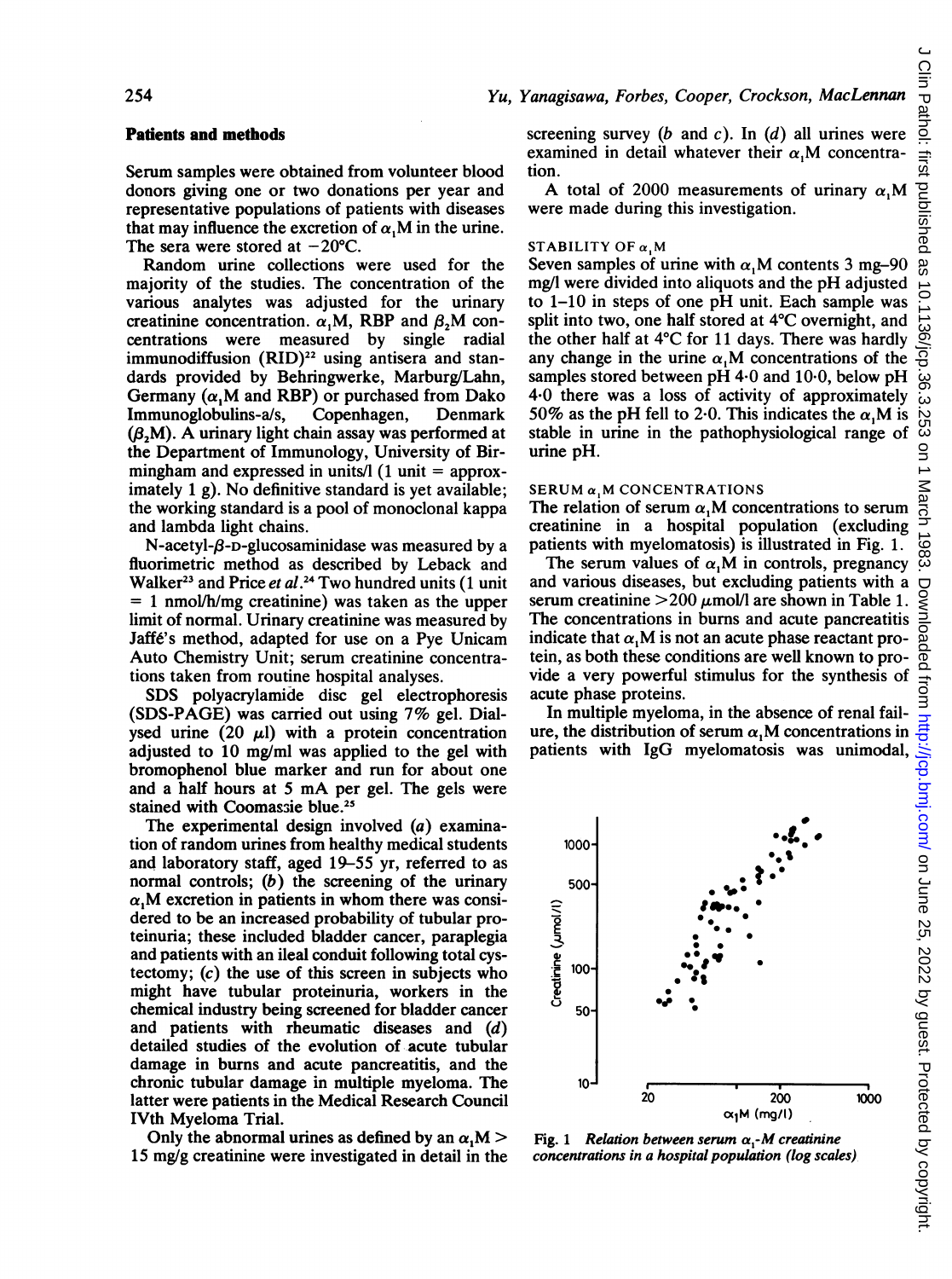Table 1 Serum  $\alpha$ -microglobulin concentrations in controls and patients with serum creatinine  $\langle 200 \rangle$  umol/l

| Condition             | No of subjects Mean $\pm$ SD | (mgl)             |  |  |
|-----------------------|------------------------------|-------------------|--|--|
| <b>Blood donors</b>   |                              |                   |  |  |
| Male                  | 20                           | $32.0 \pm 6.8$    |  |  |
| Female                | 20                           | $27.9 \pm 10.2$   |  |  |
| Pregnancy             | 40                           | $27.3 \pm 5.7$    |  |  |
| Liver disease         | 65                           | $33.6 \pm 10.2$   |  |  |
| Severe burns          |                              |                   |  |  |
| Day $1-2$             | 16                           | $37.6 \pm 16.5$   |  |  |
| Day 10-12             | 16                           | $54.3 \pm 14.5^*$ |  |  |
| Paraplegia            | 16                           | $26.6 \pm 11.2$   |  |  |
| <b>Bladder</b> cancer | 13                           | $45.4 \pm 10.9^*$ |  |  |
| Acute pancreatitis    | 16                           | $33.1 \pm 13.3$   |  |  |

\*The raised serum  $\alpha$ , M is associated with a reduced glomerular filtration rate.

whilst in patients with IgA myelomatosis the distribution was generally raised and showed a marked skewness with a few values >200 mg/l. These distributions are demonstrated in Table 2.

A similar skewness in the distribution was observed in rheumatoid arthritis but was not present in the other diseases listed in Table 1. Crossed immunoelectrophoresis, with anti-IgA in an intermediate gel showed the high concentrations  $\alpha_1$ M in the serum of patients with IgA myelomatosis were associated with the serum  $\alpha_1$ M being in two forms: a free form with an  $\alpha$ , M electrophoretic mobility and a form bound to IgA.

## URINE ANALYSIS

The normal range of urinary  $\alpha_1$ M excretion was 4.2  $\pm$  5.6 mg/l (mean  $\pm$  2 SD) (range 0.5–17.2 mg/l) or

 $4.2 \pm 6.0$  mg/g (mean  $\pm$  2 SD) creatinine (range  $0.2-15.0$  mg/g creatinine) based on 102 normal subjects. Arbitrarily, we take 15 mg/g creatinine as a normal cut-off level.

When urinary  $\alpha$ , M was used to screen a population to assess the possibility of occult nephrotoxicity in 500 workers in the chemical industry, four cases of tubular proteinuria were detected and confirmed by their SDS-PAGE patterns (see Table 3).

The value of  $\alpha_1$ M in detecting unsuspected tubular proteinuria in lower urinary tract disease is illustrated by the studies of bladder cancer and paraplegic patients. In general, considering all the diseases in the study, when the urinary  $\alpha$ , M is >15 mg/g creatinine and the ratio of  $\alpha_1 M$ : total urinary protein i6 >1:30, SDS-PAGE demonstrates the presence of tubular proteinuria or a mixed glomerular and tubular pattern.

The distribution of urinary NAG activities in patients with urinary  $\alpha_1M > 15$  mg/g creatinine is illustrated in Fig. 2. In 128 patients, 79 were found to have <sup>a</sup> NAG >200 units. In contrast, only <sup>37</sup> out of 280 patients with  $\alpha$ <sub>1</sub>M <15 mg/g creatinine were found to have abnormal NAG activities. As urinary  $\beta_2$ M is degraded in acid urine (pH <5.5), the comparison between urinary  $\beta_2 M$  and  $\alpha_1 M$  concentrations using a RID screen could only be made in about one third to half of the samples with the exception of the paraplegics nearly all of whom have alkaline urine. Using an arbitrary cut-off for  $\beta$ . M of 2 mg/l as determined by the sensitivity of the RID, then the relation between a raised  $\alpha$ , M and  $\beta$ , M in the chronic disorders is shown in Table 4. We have excluded patients with myelomatosis from the

Table 2 Distribution of serum  $\alpha$ , M in patients with untreated myelomatosis (serum creatinine <200  $\mu$ mol/l)

|                                                                    |     | $\alpha$ <sub>,</sub> <i>M</i> ( <i>mg</i> / <i>l</i> ) |          |                         |        |      |          |  |
|--------------------------------------------------------------------|-----|---------------------------------------------------------|----------|-------------------------|--------|------|----------|--|
|                                                                    | <20 | $21 - 40$                                               | 41–60    | 61–80                   | 81–100 | >100 | Total    |  |
| No of patients with IgA myeloma<br>No of patients with IgG myeloma |     | 45                                                      | 12<br>12 | 14<br>$\hspace{0.05cm}$ |        |      | 83<br>63 |  |

Table 3 Percentage distribution of urinary  $\alpha$ , M concentrations

|                                                       | Total | Percentage of distribution |    |  |  |                                                       |  |
|-------------------------------------------------------|-------|----------------------------|----|--|--|-------------------------------------------------------|--|
|                                                       |       | $<$ 15 mg/g cr             |    |  |  | 15-30 mg/g cr 31-45 mg/g cr 46-60 mg/g cr >60 mg/g cr |  |
| Normal controls                                       | 102   | 100                        |    |  |  |                                                       |  |
| Chemical workers                                      | 500   |                            |    |  |  |                                                       |  |
| Paraplegia                                            | 105   |                            |    |  |  | 10                                                    |  |
| <b>Rheumatic diseases</b>                             | 84    | 64                         | 16 |  |  | 10                                                    |  |
| Myelomatosis                                          | 99    | 40                         | 23 |  |  | 13                                                    |  |
| Superficial bladder cancer<br>Advanced bladder cancer | 139   | 74                         | 18 |  |  |                                                       |  |
|                                                       | 64    | 66                         |    |  |  |                                                       |  |
| $(T2-T4)$<br>Ileal conduit                            | 44    | 68                         | 10 |  |  |                                                       |  |

 $cr =$  creatinine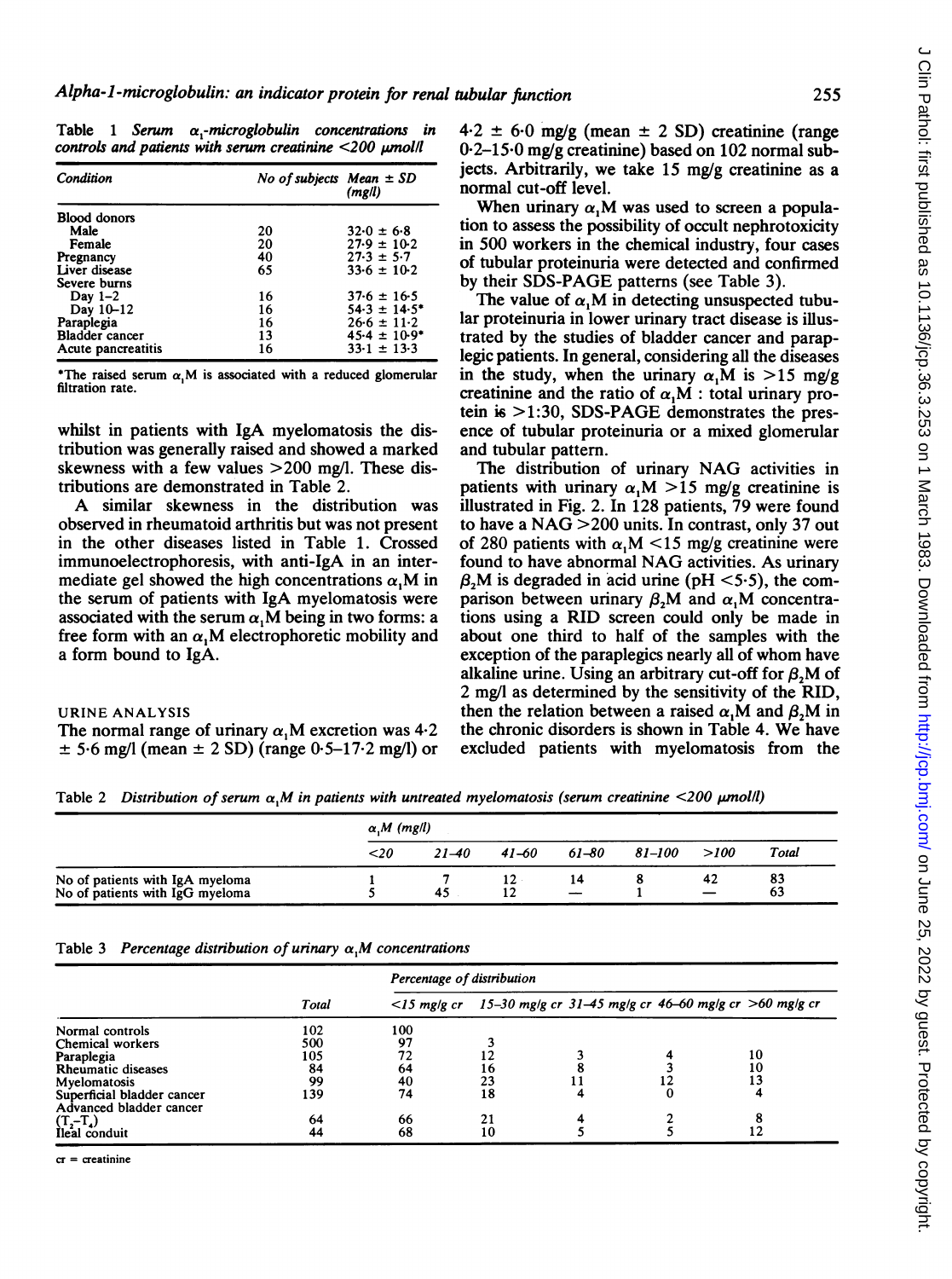

Fig. 2 Distribution of urinary NAG for patients with urinary  $\alpha_1 M$  concentrations > 15 mg/l.  $T_1 - T_4 =$  tumour stages;  $Tis =$  tumour in situ.

analysis shown in Table 4 as in this disease the  $\beta_{2}M$ can appear in the urine due to overload from the high concentrations in the glomerular filtrate. $31$ When urinary  $\beta_2$ M was detectable by RID then the correlation coefficient of  $\alpha$ , M to  $\beta$ , M concentration was  $r = 0.60$  (n = 68). The urinary light chain and  $\alpha_1$ M concentration in multiple myeloma were less well correlated  $(r = 0.35, n = 80)$ . Crossed immunoelectrophoresis of the urinary  $\alpha_1$ M showed that in renal failure and in myelomatosis, including IgA myelomas, the  $\alpha$ , M ran as a single peak that was not bound to other proteins.

Yu, Yanagisawa, Forbes, Cooper, Crockson, MacLennan

ACUTE CHANGES IN RENAL TUBULAR FUNCTION Changes in urinary  $\alpha$ , M concentrations during a period of acute renal tubular damage and its recovery are illustrated by considering the urinary low molecular weight protein excretion patterns after burns. Figure <sup>3</sup> shows <sup>a</sup> patient with <sup>a</sup> 30% superficial burn not requiring antibiotics. A study of <sup>a</sup> further 24 burn injury patients with 100 samples indicated that  $\beta_2$ M and RBP concentrations are highly correlated  $(r = 0.89)$  whilst the correlation is less for  $\alpha$ , M to  $\beta$ , M (r = 0.55) or  $\alpha$ , M to RBP (r = 0.48). Generally the urinary  $\alpha$ , M, RBP and  $\beta$ , M concentrations follow the same pattern of increase and return to normal but the magnitude of change of  $\beta_2$ M and RBP is two to three times greater than that of  $\alpha_1$ M. NAG runs a parallel course but it appears to lag behind the changes in the reabsorption of lower molecular weight proteins by the proximal tubular cells. Urinary  $\alpha$ ,M concentrations in acute pancreatitis show a similar pattern to that in burns with an  $\alpha_1$ M to  $\beta_2$ M correlation coefficient of r = 0.59 and  $\alpha$ , M to RBP correlation coefficient of 0.50.

# **Discussion**

The distribution of serum  $\alpha$ , M in controls and patients with renal failure is similar to that recorded by other authors.<sup>11 20</sup><sup>21</sup> In normal subjects there is no diurnal variation of serum  $\alpha_1$ M concentrations.<sup>30</sup>

IgA myelomatosis is a condition in which the well established property of  $\alpha$ , M to bind to IgA appears to influence strongly the blood concentrations of  $\alpha$ ,M; this also seems to be an occasional effect in rheumatoid arthritis but not in liver disease where increases of the IgA concentrations are commonplace. This suggests the monomers and polymers of IgA do not bind  $\alpha_1$ M to the same extent. However, it is clear that it is the free  $\alpha$ , M that is filtered by the glomerulus as the relation of urinary  $\alpha_1$ M to light chain excretion is similar in IgA and IgG myelomas and electrophoretic analysis has demonstrated the  $\alpha_1$ M excreted in the urine is an unbound protein.

| Urinary concentration<br>of $\alpha$ , M and $\beta$ , M | Chemical<br>workers | Paraplegics | Rheumatic<br>diseases | <b>Bladder</b> cancer |         | <b>Ileal</b> |
|----------------------------------------------------------|---------------------|-------------|-----------------------|-----------------------|---------|--------------|
|                                                          |                     |             |                       | $T_{.} + T$ is        | $T - T$ | conduits     |
| Normal $\alpha$ , M<br>Normal $\beta$ , M                | 485                 | 77          | 54                    | 108                   | 44      | 24           |
| Raised $\alpha$ , M<br>Normal $\beta$ , M                | 11                  | 14          | 15                    | 16                    | 11      | 4            |
| Normal $\alpha$ <sub>N</sub><br>Raised $\beta$ , M       | 0                   | 2           | $\bf{0}$              |                       |         | $\bf{0}$     |
| Raised $\alpha_1^2 M$<br>Raised $\beta_2 M$<br>Total     | 4                   | 12          | 15                    | 14                    | 8       | 8            |
|                                                          | 500                 | 105         | 84                    | 139                   | 64      | 36           |

Table 4 Relation between urinary  $\alpha$ , M and  $\beta$ , M

Normal =  $\alpha$ <sub>,</sub>M <15 mg/g creatinine;  $\beta$ ,M <2 mg/g creatinine by RID.

Raised =  $\alpha_1$  M  $\geq$  15 mg/g creatinine;  $\beta_2$  M  $\geq$  2 mg/g creatinine by RID.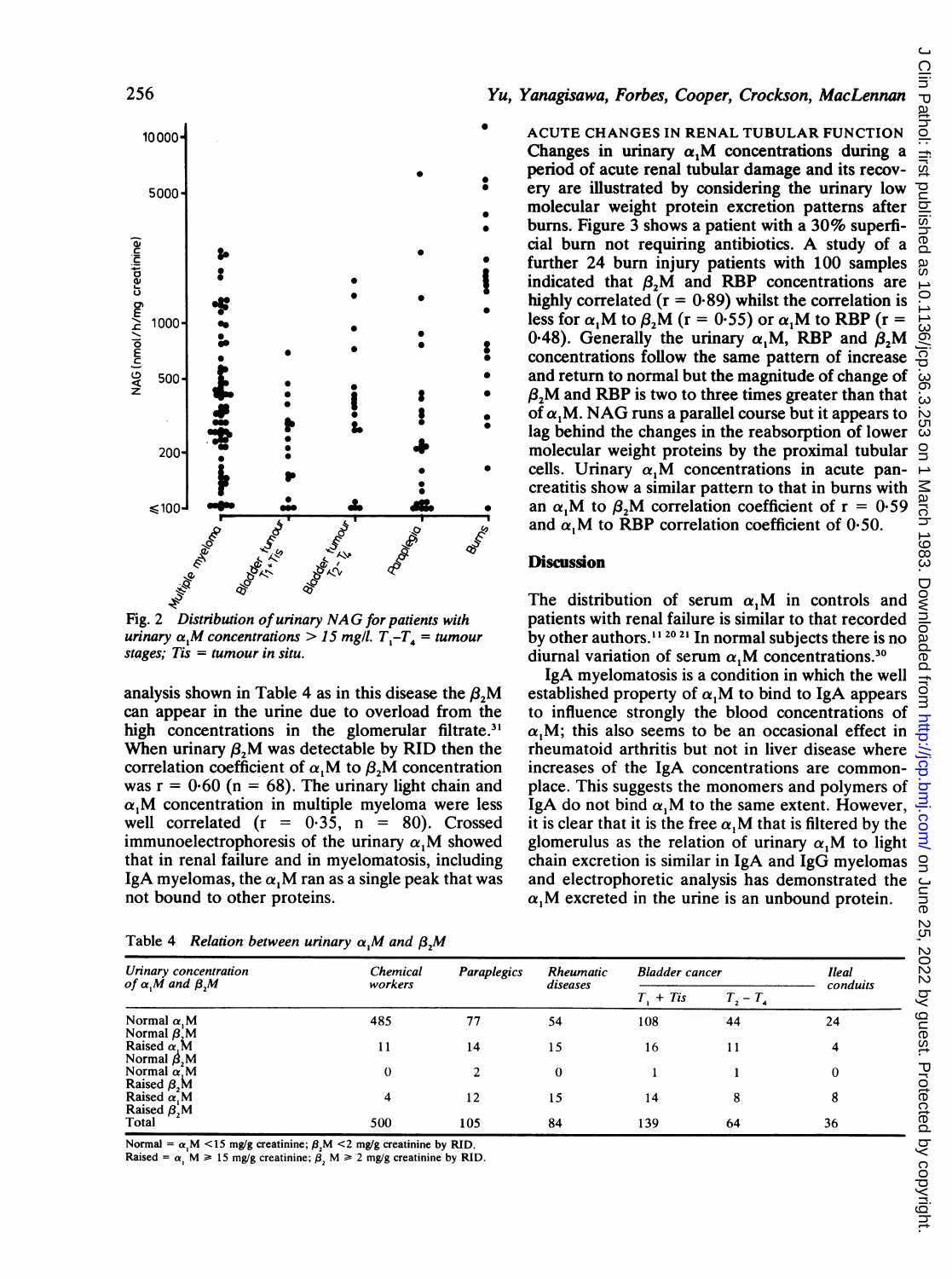

Urinary excretion of  $\alpha$ . M in normal subjects has been estimated to be 9 mg/24  $h^4$  and 5.7 mg/24  $h^{19}$ using RID and 10 mg/l<sup>15</sup> and 1.3 mg/24 h using an electroimmunoassay.'6 These figures reflect the different reference standards and methods used in the assays. Our assay, using the Behringwerke standard, for normal urine and serum concentrations gives similar values to those reported by Takagi et  $al$ .<sup>19</sup> This study has shown that the measurement of urinary  $\alpha$ , M can provide information about the renal filtration and reabsorption of low molecular weight protein. The SDS gel patterns and correlations with other low molecular weight proteins (RBP and  $\beta_2$ M) confirm that in the absence of renal failure a raised urinary  $\alpha$ , M is an indicator of tubular proteinuria. When there is considerable reduction of the glomerular filtration rate the concentrations of  $\alpha_1M$ are increased in the serum and an increase of urinary excretion under these circumstances could be partly due to overload of the tubule and partly due to a mixed glomerular and tubular lesion. In practical terms in a patient with a serum creatinine <200  $\mu$ mol/l, a urinary concentration of  $\alpha$ ,M of  $\geq 15$  mg/g creatinine is an indication of tubular proteinuria although an SDS gel is needed to confirm the diagnosis. In this respect, the  $\alpha$ , M test using RID is less sensitive than the measurement of urinary  $\beta_2$ . M by RIA and cannot demonstrate falls of <sup>1</sup> or 2% of tubular reabsorption efficiency which can be discriminated by the RIA or ELISA measurement of  $\beta_2$ M. However, the  $\alpha_1$ M test has the advantage of simplicity, low cost and  $\alpha$ , M is stable in the urine over <sup>a</sup> range of pH found in routine practice. On the other hand,  $\beta_2M$  is unstable at pH <5.5 and could give false-negative results if it is measured in acidic urine.<sup>1026</sup> In this respect,  $\alpha$ , M shows similar advantages to those suggested for RBP as <sup>a</sup> practical method of screening of renal tubular function.'0 However, an RID assay for RBP is too insensitive to identify very small changes of tubular function but when tubular function is impaired by a factor of 10% or over, then concentrations of RBP and  $\beta$ <sub>2</sub>M are highly correlated. The measurement of urinary  $\alpha$ . M appears to be free from interference from the effects of urinary infection and haematuria or from the liberation of tissue breakdown products in bladder cancer. Whether the more recently developed radioimmunoassays or enzyme linked immunosorbent assays<sup>27</sup> will have advantages for urine screening is uncertain. The assays have been modified for nephelometric techniques which could provide a rapid assay needed when there is a probability of occult acute tubular damage.3'

The relation between urinary  $\alpha$ , M concentrations and light chain excretion is of particular interest as measurement of  $\alpha$ , M can provide an indication of the incidence and severity of tubular disorder that accompanies myelomatosis. This test has potential in helping to investigate the nephrotoxic effects of light chains that is evident in this series; as in other studies,<sup>28</sup> not all light chain excretion, even when a large amount, will produce renal damage. The nephrotoxic effects of myelomatosis-in general  $\alpha_1$ M and light chain excretion are correlated, but these proteins can show marked discordance drawing attention to the non-nephrotoxic forms of light chain excretion<sup>28</sup> or tubular damage in the absence of increased light chain excretion. In monitoring of patients with myelomatosis urinary  $\alpha$ , M measurements have some advantages, especially as the assay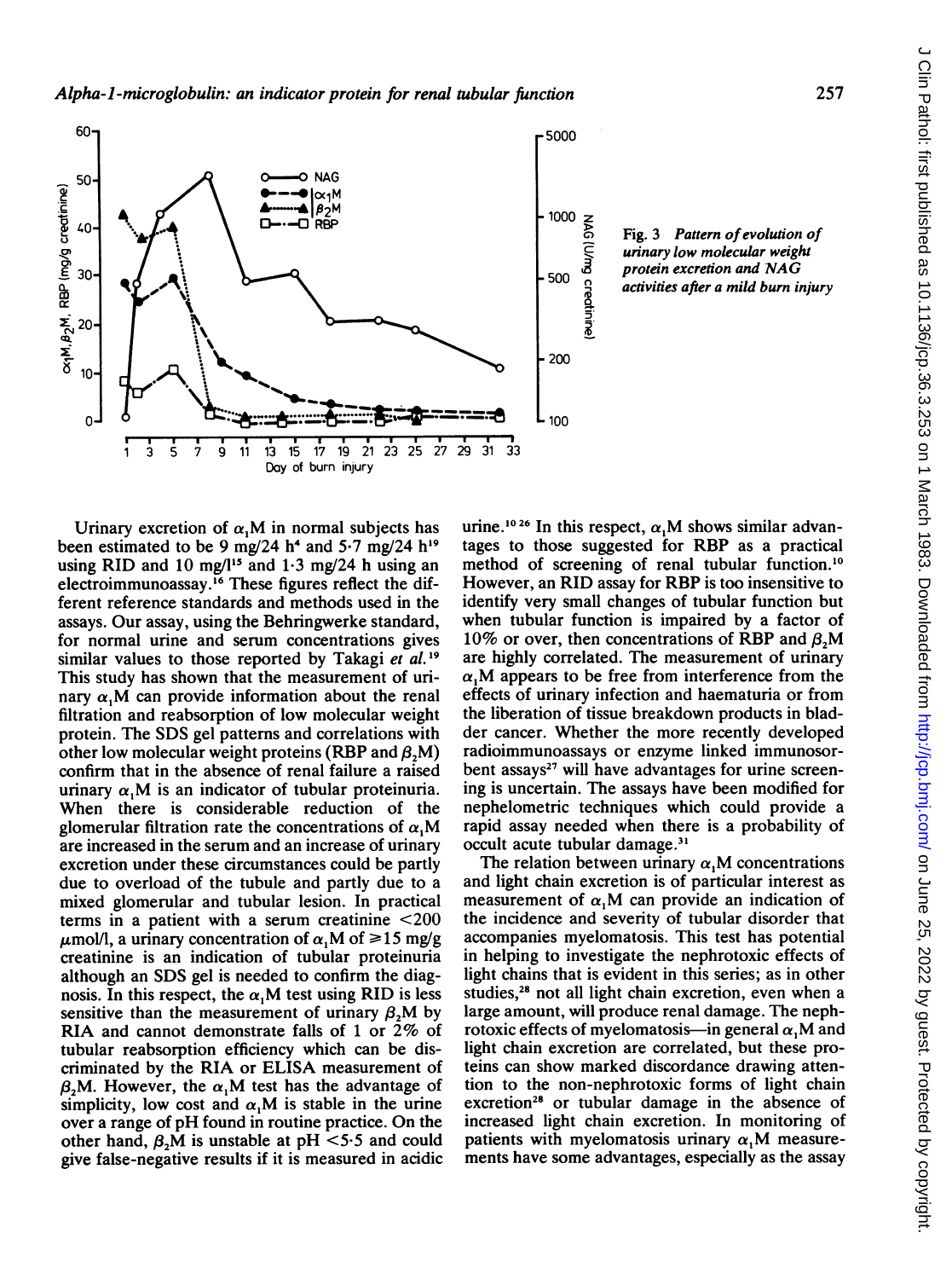does not present the technical difficulties in measuring light chain excretion.

The interrelations of urinary  $\alpha_1 M$ ,  $\beta_2 M$ , and RBP are all partially explained by consideration of the time-point during an acute event when the urine was sampled. In long-standing tubular proteinuria  $\alpha_1M$ excretion can be raised when there is a generalised abnormality of proximal tubular function affecting all proteins, or it can be part of a selective tubular proteinuria that seems to affect the relatively large low molecular weight protein such as  $\alpha$ -acid glycoprotein (MW 44 000 daltons).<sup>29</sup>

The correlation of urinary  $\alpha$ , M and NAG excretion in acute tubular damage indicates that they can both reflect proximal tubular cell injury but the intensity of their disturbance as indicated by the failure to reabsorb a protein or the excessive discharge of NAG, <sup>a</sup> lysosomal enzyme, into the urine are not synchronous. In chronic tubular disorders the relation of the absorption of the low molecular weight proteins and the excretion of NAG are far more reliable. The very high NAG activities seen in acute lesions are rare. The precise interpretation of <sup>a</sup> high NAG is uncertain and depends on the clinical condition. For example, in paraplegia it would suggest an upper renal tract infection; in myelomatosis, an exacerbation of interstitial nephritis. High NAG activities are a well recognised feature of certain forms of drug-induced renal tubular damage, particularly that caused by aminoglycosides.'3 The present studies suggest that the urinary measurement of  $\alpha$ . M can be a useful method of screening populations in whom there is <sup>a</sup> risk of tubular proteinuria whatever the underlying cause.

H Yu is supported by the Ministry of Education and Ningxia Medical College, Peoples' Republic of China; Y Yanagisawa is supported by the Shinshu University of Japan and MA Forbes is supported by the Yorkshire Cancer Research Campaign. We are grateful to Dr JAD Settle and Mr PH Smith for permission to investigate their patients and Dr WG Taylor for his help with the industrial survey. We wish to thank Behringwerke AG, Marburg, Germany, for the gift of the alpha-1-microglobulin antisera which is not available commercially.

#### References

- <sup>1</sup> Berggård I, Bearn AG. Isolation and properties of a low molecular weight  $\beta_2$ -microglobulin occurring in human biological fluids. J Biol Chem 1968;243:4095-103.
- <sup>2</sup> Berggard I, Peterson PA. Polymeric forms of free normal kappa and lambda light chains of human immunoglobulin. J Biol Chem 1969;244:4299-307.
- <sup>3</sup> Peterson PA, Berggard I. Isolation and properties of a human<br>retinol binding transporting protein *J* Biol Chem retinol binding transporting protein. J Biol 1971;246:25-33.
- $4$  Ekström B, Berggård I. Human  $\alpha$ ,-microglobulin. Purification procedure, chemical and physiochemical properties. J Biol Chem 1977;252:8048-57.
- 5Maack T, Johnson V, Kau ST, Figueiredo J, Sigulem D. Renal filtration, transport and metabolism of low molecular weight proteins: a review. Kidney Int 1979;16:251-70.
- $6$  Piscator M.  $\beta$ <sub>2</sub>-microglobulin in the diagnosis of chronic cadmium poisoning. In: Peterson PA, Lauwerys R, eds.  $\beta$ . microglobulin in proliferative disorders and heavy metal intoxication. Gent, Belgium: European Press, 1978:69-77.
- <sup>7</sup> Iesato K, Wakashin M, Wakashin Y, Tojo S. Renal tubular dysfunction in minamata disease. Detection of renal tubular antigen and  $\beta$ <sub>2</sub>-microglobulin in the urine. Ann Intern Med 1977;86:731-7.
- <sup>8</sup> Fleming JJ, Child JA, Cooper EH, Hay AM, Morgan DB, Parapia L. Renal tubular damage without glomerular damage after cytotoxic drugs and aminogly cosides. Biomedicine aminoglycosides. 1980;33:251-4.
- $9$  Schentag JJ, Plaut ME. Patterns of urinary  $\beta$ <sub>2</sub>-microglobulin excretion by patients treated with aminoglycosides. Kidney Int 1980;17:654.
- <sup>10</sup> Bernard AM, Lauwerys RR. Retinol binding protein in urine: <sup>a</sup> more practical index than urinary  $\beta_2$ -microglobulin for the routine screening of renal tubular function. Clin Chem 1981;27(10):1781-2.
- "Takagi K, Itoh Y, Enomoto H, Koyamaishi Y, Maeoa K, Kawai T. A comparative study of serum  $\alpha$ ,-microglobulin and  $\beta$ -microglobulin levels in cancerous and other diseases. Clin Chim Acta 1980;108:277-83.
- <sup>12</sup> Price RG. Urinary N-acetyl- $\beta$ -D-glucosaminidase (NAG) as an indictor of renal disease. In: Dubach UC, Schmidt U, eds. Diagnostic significance of enzymes and proteins in urine. Bern: Hans Huber, 1979:150-63.
- <sup>13</sup> Gibey R, Dupond JL, Alber D, des Floris RL, Henry JC. Predictive value of urinary N-acetyl- $\beta$ -D-glucosaminidase (NAG) alanine-aminopeptidase (AAP) and beta-2-microglobulin  $(\beta, M)$  in evaluating nephrotoxicity of gentamicin. Clin Chim Acta 1981;116:25-34.
- <sup>14</sup> Burchardt U, Haschen RJ, Krosch H. Clinical usefulness of enzyme determinations in urine. In: Dubach UC, Schmidt U, eds. Diagnostic significance of enzymes and proteins in urine. Bern: Hans Huber, 1979:106-12.
- <sup>15</sup> Tejler L, Grubb AO. A complex-forming glycoprotein heterogeneous in change and present in human plasma, urine and cerebrospinal fluid. Biochim Biophys Acta 1976;439:82- 94.
- <sup>16</sup> Svensson L, Ravsnkov U.  $\alpha_1$ -microglobulin. A new low molecular weight plasma protein. Clin Chim Acta 1976;76:415-22.
- <sup>17</sup> Ekström B, Peterson PA, Berggård I. A urinary and plasma  $\alpha$ ,-glycoprotein of low molecular weight: isolation and some properties. Biochem Biophys Res Commun 1975;65: 1427.
- <sup>18</sup> Takagi K, Kin K, Itoh Y, Kawai T, Kasahara T, Shimoda T, Shikata T. Tissue distribution of human  $\alpha$ ,-microglobulin. J Clin Invest 1979;63:318-25.
- <sup>9</sup> Takagi T, Takagi K, Kawai T. Complete amino acid sequence of human  $\alpha$ -microglobulin. Biochem Biophys Res Commun 1981 ;98(4):997-1001.
- <sup>20</sup> Kawai T, Takagi K. Human  $\alpha$  -microglobulin. Its physicochemical properties and clinical significance. Asian Med J 1982;25:251-70.
- <sup>21</sup> Berggård I, Ekström B, Akerström B.  $\alpha$ , -microglobulin. Scand J Clin Lab Invest 1980;40,(Suppl 154):63-71.
- <sup>22</sup> Mancini G, Carbonara AO, Heremans JF. Immunochemical quantitation of antigen by single radial immunodiffusion. Immunochem 1965;2:235-54.
- <sup>23</sup> Leback DE, Walker PG. The fluorimetric assay of Nacetyl-*B*-D-glucosaminidase. Biochem J 1961;78:151-6.<br><sup>24</sup> Price RG, Dance N. The excretion of
- <sup>24</sup> Price RG, Dance N. The excretion of N-<br>acetyl- $\beta$ -D-glucosaminidase and  $\beta$ -galactosidase following surgery to the kidney. Clin Chim Acta 1970;27:65-72.